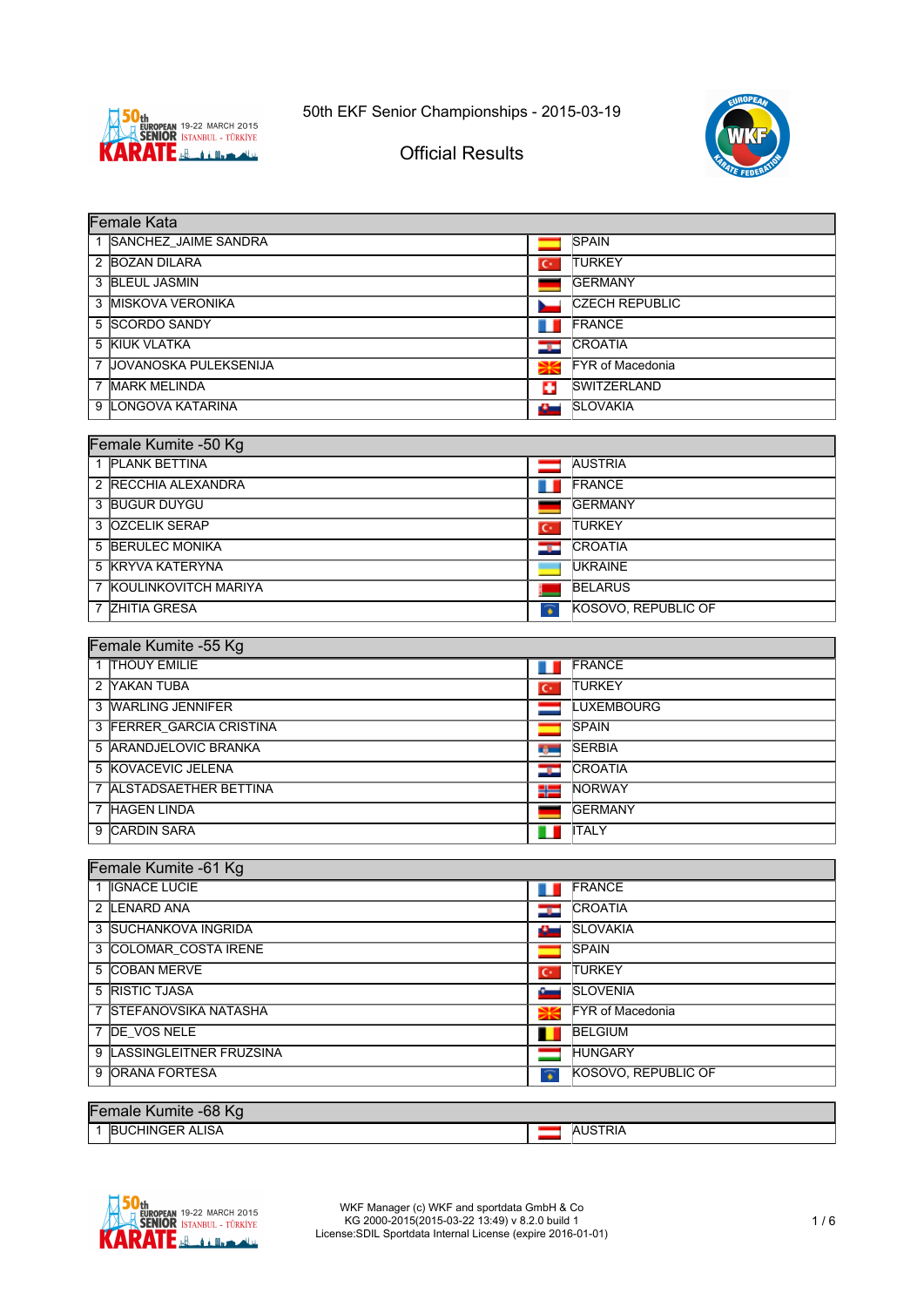



#### Official Results

|             | 2 QUIRICI ELENA                                           | o                   | <b>SWITZERLAND</b>        |
|-------------|-----------------------------------------------------------|---------------------|---------------------------|
|             | 3 RAKOVIC MARINA                                          | 寮                   | <b>MONTENEGRO</b>         |
|             | 3 VIZCAINO GONZALEZ CRISTINA                              |                     | <b>SPAIN</b>              |
|             | <b>5 PANETSIDOU VASSILIKI</b>                             | ≔                   | <b>GREECE</b>             |
|             | 5 BURUCU HAFSA_SEYDA                                      | $C^*$               | <b>TURKEY</b>             |
|             | 7 REZAJEVA VIKTORIJA                                      |                     | LATVIA                    |
|             | 7 SEMANIKOVA VERONIKA                                     | سائك                | <b>SLOVAKIA</b>           |
|             | 9 SPERNER SILVIA                                          |                     | <b>GERMANY</b>            |
|             | 9 HARVEY AMELIA JAYNE                                     | 士                   | <b>ENGLAND</b>            |
|             |                                                           |                     |                           |
|             | Female Kumite 68+ Kg                                      |                     |                           |
|             | 1 MARTINOVIC MASA                                         | - 10                | <b>CROATIA</b>            |
|             | 2 HOCAOGLU MELTEM                                         | $C^*$               | <b>TURKEY</b>             |
|             | 3 KUUSISTO HELENA                                         |                     | <b>FINLAND</b>            |
|             | 3 AIT IBRAHIM NADEGE                                      | n u                 | <b>FRANCE</b>             |
|             | 5 ZAYTSEVA IVANNA                                         |                     | <b>RUSSIAN FEDERATION</b> |
|             | 5 ANTUNOVIC HANA                                          | ₩                   | <b>SWEDEN</b>             |
|             | 7 GANEVA BORISLAVA                                        |                     | <b>BULGARIA</b>           |
|             | <b>7 VITELLI GRETA</b>                                    | 8 H                 | <b>ITALY</b>              |
|             | 9 TODOROVA DRAGANA                                        | ₩                   | <b>FYR of Macedonia</b>   |
|             | 9 DRAGUSHA DIELLZA                                        | $\widehat{\bullet}$ | KOSOVO, REPUBLIC OF       |
|             |                                                           |                     |                           |
|             | <b>Female Team Kata</b>                                   |                     |                           |
| $\mathbf 1$ | <b>ITURKISH KATA TEAM FEMALE</b><br>- BOZAN DILARA        | $C^*$               | <b>TURKEY</b>             |
|             | <b>KUSMUS RABIA</b>                                       |                     |                           |
|             | - SAHIN GIZEM                                             |                     |                           |
|             | 2 Germany<br>- BLEUL JASMIN                               | <b>The Contract</b> | <b>GERMANY</b>            |
|             | - HEINRICH CHRISTINE                                      |                     |                           |
|             | - WACHTER SOPHIE                                          |                     |                           |
|             | 3 FIJLKAM ITALIA-NATIONAL TEAM KATA F<br>- BATTAGLIA SARA | H                   | <b>ITALY</b>              |
|             | <b>BOTTARO VIVIANA</b>                                    |                     |                           |
|             | PEZZETTI MICHELA                                          |                     |                           |
|             | 3 FEMALE TEAM KATA<br><b>GARCIA VENTURA SONIA</b>         | -                   | <b>SPAIN</b>              |
|             | JORGE_ARRIBAS SHEILA                                      |                     |                           |
|             | - RODRIGUEZ_NIETO PAULA                                   |                     |                           |
|             | 5 CROATIA<br>- KIUK VLATKA                                | صوص                 | <b>CROATIA</b>            |
|             | <b>KRIVICIC PETRA</b>                                     |                     |                           |
|             | PETROVIC MIHAELA                                          |                     |                           |
|             | 5 Macedonia<br>DIMOSKA MARIJANA                           | ⋇                   | <b>FYR of Macedonia</b>   |
|             | <b>DIMOSKA MISELA</b>                                     |                     |                           |
|             | JOVANOSKA PULEKSENIJA                                     |                     |                           |
| 7           | Denmark Female Team Kata<br>- LINCK RIKKE                 | 25                  | <b>DENMARK</b>            |
|             | DALGAARD CAROLINE                                         |                     |                           |
|             | <b>BJERRING FREDERIKKE</b>                                |                     |                           |
|             |                                                           |                     |                           |
|             |                                                           |                     |                           |
|             | <b>Female Team Kumite</b><br>1 CROATIA                    | $-\theta$           | CROATIA                   |



WKF Manager (c) WKF and sportdata GmbH & Co KG 2000-2015(2015-03-22 13:49) v 8.2.0 build 1 License:SDIL Sportdata Internal License (expire 2016-01-01)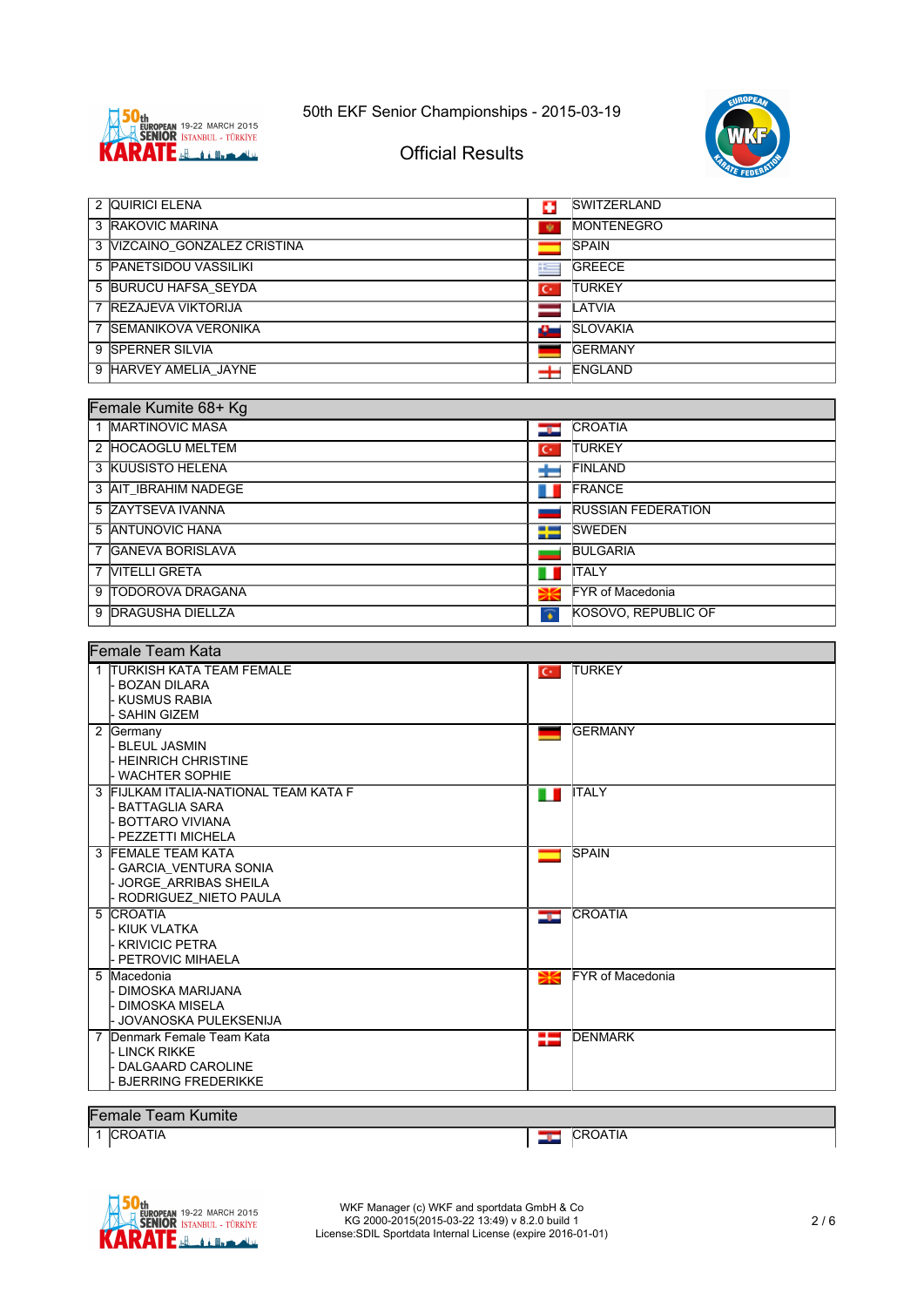

Official Results

|   | <b>TUBIC IVONA</b>                    |                          |                               |
|---|---------------------------------------|--------------------------|-------------------------------|
|   | <b>SALES AZRA</b>                     |                          |                               |
|   | CELAN BUJAS ANAMARIJA                 |                          |                               |
|   | - LENARD ANA                          |                          |                               |
|   | 2 RUSSIAN FEDERATION                  | أحيده                    | <b>RUSSIAN FEDERATION</b>     |
|   | - KOVALEVA VERA                       |                          |                               |
|   | OPARINA TATIANA                       |                          |                               |
|   | SHEROZIYA INGA                        |                          |                               |
|   | - ZAYTSEVA IVANNA                     |                          |                               |
|   | 3 Turkish National Team Female Kumite | $C^*$                    | <b>TURKEY</b>                 |
|   | - BALTAY MERVE                        |                          |                               |
|   | COBAN MERVE                           |                          |                               |
|   | <b>OZCELIK SERAP</b>                  |                          |                               |
|   | - YAKAN TUBA                          |                          |                               |
|   | 3 AUSTRIA                             | $\equiv$                 | <b>AUSTRIA</b>                |
|   | - BUCHINGER ALISA                     |                          |                               |
|   | - KAUP STEPHANIE                      |                          |                               |
|   | - PLANK BETTINA                       |                          |                               |
|   | - REITER NATHALIE                     |                          |                               |
| 5 | Macedonia                             | ₩                        | <b>IFYR of Macedonia</b>      |
|   | - TODOROVA DRAGANA                    |                          |                               |
|   | - STEFANOVSIKA NATASHA                |                          |                               |
|   | STEFANOVSKA MONIKA                    |                          |                               |
|   | ZABORSKA SIMONA                       |                          |                               |
|   | 5 MONTENEGRO                          | 1,592                    | <b>MONTENEGRO</b>             |
|   | - DRASKOVIC ANA                       |                          |                               |
|   | - KONJEVIC DRAGANA                    |                          |                               |
|   | - MAKSIMOVIC JELENA                   |                          |                               |
|   | - RAKOVIC MARINA                      |                          |                               |
|   | 7 England Female Kumite               | $\pm$                    | <b>ENGLAND</b>                |
|   | - BURKITT CARLA                       |                          |                               |
|   | - HARVEY AMELIA JAYNE                 |                          |                               |
|   | - HAYES SIOBHAN                       |                          |                               |
|   | - HULL REISHA                         |                          |                               |
|   | 7 BOSNIA AND HERZEGOVINA              | IN.                      | <b>BOSNIA AND HERZEGOVINA</b> |
|   | - CAVAR IVONA                         |                          |                               |
|   | - GLJIVA ENA                          |                          |                               |
|   | - HALILOVIC SAMRA                     |                          |                               |
|   | - UMICEVIC TANJA                      |                          |                               |
|   | 9 UKRAINE                             | $\overline{\phantom{0}}$ | <b>UKRAINE</b>                |
|   | STEPASHKO ANASTASIYA                  |                          |                               |
|   | SEROGINA ANITA                        |                          |                               |
|   | MELNYK ZHANNA                         |                          |                               |
|   | <b>IASTREBOVA GANNA</b>               |                          |                               |
|   |                                       |                          |                               |

| Male Kata                        |            |                     |
|----------------------------------|------------|---------------------|
| 1 QUINTERO CAPDEVILA DAMIAN HUGO |            | <b>SPAIN</b>        |
| 2 YAKAN MEHMET                   | $C^*$      | <b>ITURKEY</b>      |
| 3 DACK VU DUC MINH               |            | <b>FRANCE</b>       |
| 3 BUSATO MATTIA                  |            | <b>ITALY</b>        |
| 5 BALJANLI TURAL                 | <b>COL</b> | <b>AZERBAIJAN</b>   |
| 5 ROHDE CHRISTOPHER              | ₩          | <b>DENMARK</b>      |
| 7 HIRVONEN PASI                  |            | <b>FINLAND</b>      |
| 7 DE PASCALIS MIRKO              | o          | <b>ISWITZERLAND</b> |
| 9 ERMENC IVAN                    | درت        | <b>CROATIA</b>      |
| 9 GUTA ADRIAN RAZVAN             |            | <b>ROMANIA</b>      |

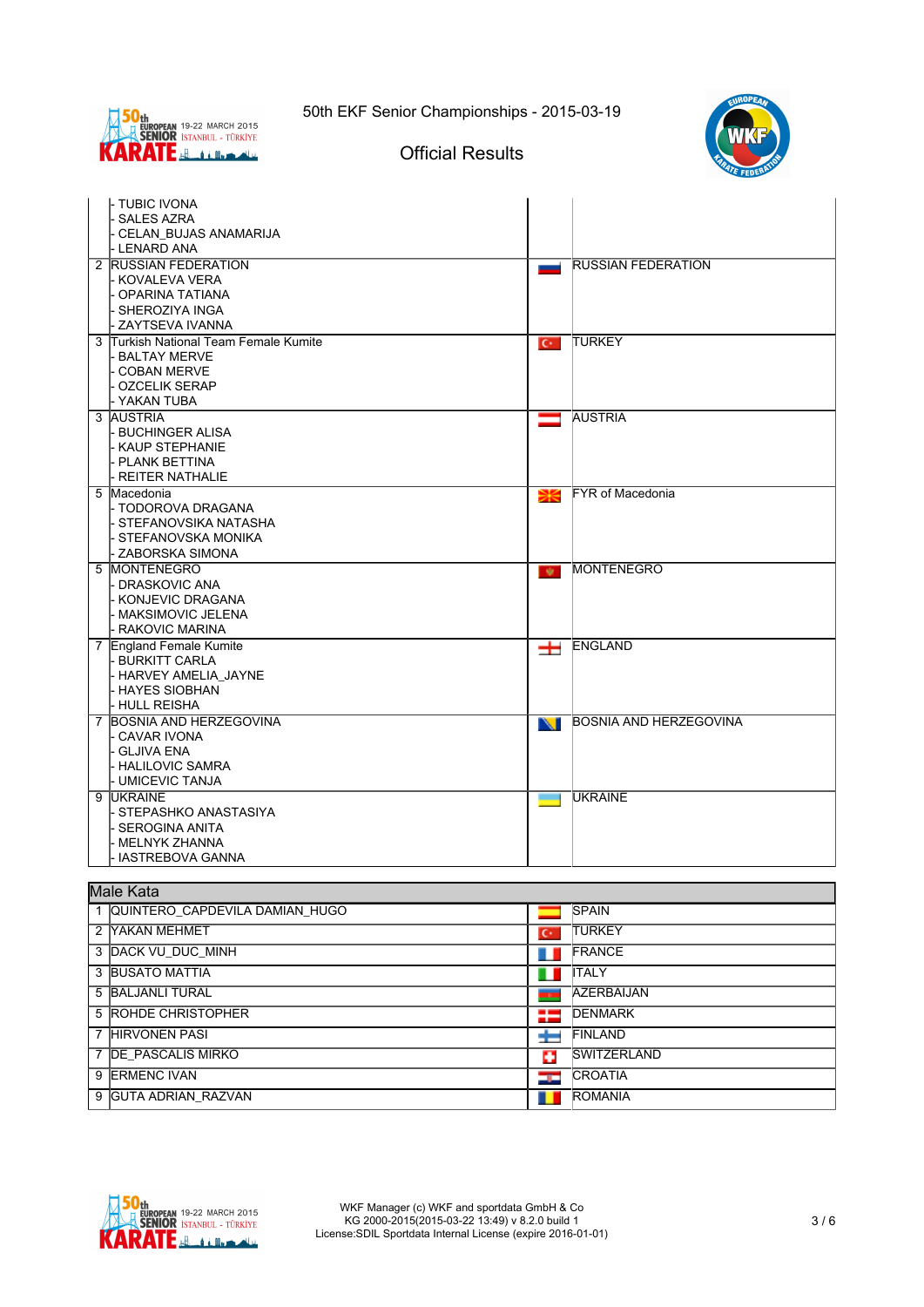



#### Official Results

| Male Kumite -60 Kg                     |                   |                               |
|----------------------------------------|-------------------|-------------------------------|
| 1 MARESCA LUCA                         | n m               | <b>ITALY</b>                  |
| 2 AGOUDJIL SOFIANE                     |                   | FRANCE                        |
| 3 PLAKHUTIN EVGENY                     |                   | <b>RUSSIAN FEDERATION</b>     |
| 3 GOMEZ GARCIA MATIAS                  |                   | SPAIN                         |
| 5 ANTIC MARKO                          | <b>Barnet</b>     | <b>SERBIA</b>                 |
| 5 PAVLOV EMIL                          |                   | FYR of Macedonia              |
| 7 KAYA AYKUT                           | $C^*$             | <b>TURKEY</b>                 |
| 7 BERAK BORAN                          | كوك               | <b>CROATIA</b>                |
| 9 FARZALIYEV FIRDOVSI                  | <b>COM</b>        | AZERBAIJAN                    |
| 9 MUSLIC EDIN                          | N                 | <b>BOSNIA AND HERZEGOVINA</b> |
|                                        |                   |                               |
| Male Kumite - 67 Kg<br>1 ALIYEV NIYAZI |                   |                               |
| 2 UYGUR BURAK                          | <b>CONTRACTOR</b> | AZERBAIJAN<br><b>TURKEY</b>   |
| 3 DOMDJONI DANIL                       | $C^*$             | <b>CROATIA</b>                |
| 3 RASERO_RUIZ MANUEL                   | <u>ian</u>        | <b>SPAIN</b>                  |
| 5 TADISSI YVES MARTIAL                 |                   |                               |
|                                        |                   | <b>HUNGARY</b>                |
| 5 DACOSTA STEVEN                       |                   | <b>FRANCE</b>                 |
| 7 GIEGLER RICARDO                      |                   | <b>GERMANY</b>                |
| 7 POKORNY STEFAN                       |                   | <b>AUSTRIA</b>                |
| 9 RASHITI VALDRIN                      | $\bullet$         | KOSOVO, REPUBLIC OF           |
| 9 RAILIC MLADEN                        | ست                | <b>SLOVENIA</b>               |
| Male Kumite -75 Kg                     |                   |                               |
| 1 AGHAYEV RAFAEL                       |                   | AZERBAIJAN                    |
| 2 BITSCH NOAH                          |                   | <b>GERMANY</b>                |
| 3 BUSA LUIGI                           |                   | <b>ITALY</b>                  |
| 3 SADIKOVS RUSLANS                     |                   | LATVIA                        |
| 5 ELTEMUR ERMAN                        | $\overline{C}$    | <b>TURKEY</b>                 |
| 5 DA COSTA LOGAN                       | 1 D               | FRANCE                        |
| 7 NIKULIN ILLYA                        |                   | <b>UKRAINE</b>                |
| 7 LIESKOVSKY MATUS                     | سائك              | <b>SLOVAKIA</b>               |
| 9 PALLESEN JONAS                       | ÷                 | <b>DENMARK</b>                |
| 9 HARSPATAKI GABOR                     |                   | <b>HUNGARY</b>                |
|                                        |                   |                               |
| Male Kumite -84 Kg                     |                   |                               |
| 1   MAESTRI NELLO                      | H                 | <b>ITALY</b>                  |
| 2 MAMAYEV AYKHAN                       | <b>COMPANY</b>    | <b>AZERBAIJAN</b>             |
| 3 GRILLON KENJI                        | ш                 | FRANCE                        |

3 AKTAS UGUR TURKEY 5 KARAQI ALVIN KOSOVO, REPUBLIC OF 5 TZANOS GEORGIOS **GREECE** 7 HORUNA YAROSLAV UKRAINE 7 WOLD DONOVAN NETHERLANDS 9 HERNANDEZ HELIO **PORTUGAL** 

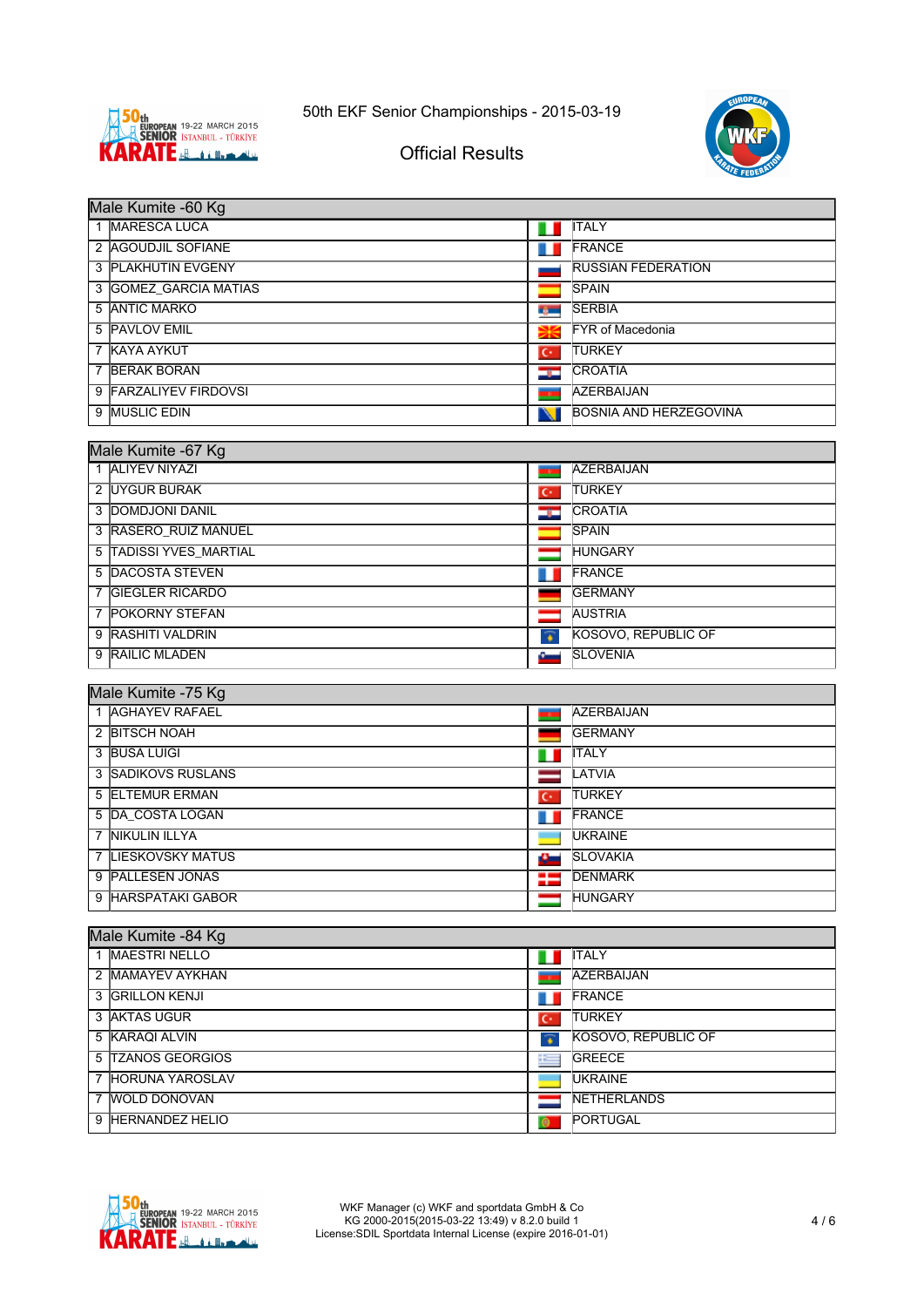



### Official Results

| 9 WARDA KAMIL                                                                                                     |                | <b>POLAND</b>             |
|-------------------------------------------------------------------------------------------------------------------|----------------|---------------------------|
|                                                                                                                   |                |                           |
| Male Kumite 84+ Kg                                                                                                |                |                           |
| 1 BITEVIC SLOBODAN                                                                                                | <b>Barnet</b>  | <b>SERBIA</b>             |
| 2 ERKAN ENES                                                                                                      | $\overline{C}$ | <b>TURKEY</b>             |
| 3 INESTOROVSKI MARTIN                                                                                             |                | <b>FYR of Macedonia</b>   |
| 3 HORNE JONATHAN                                                                                                  |                | <b>GERMANY</b>            |
| 5 REIS FILIPE                                                                                                     | Ō              | PORTUGAL                  |
| 5 MARGARITOPOULOS SPYRIDON                                                                                        |                | GREECE                    |
| 7 SHEPPARD MORENO                                                                                                 |                | <b>NETHERLANDS</b>        |
| 7 BENAISSA NADIR                                                                                                  |                | <b>FRANCE</b>             |
| 9 VANWAESBERGHE BRYAN                                                                                             |                | <b>BELGIUM</b>            |
|                                                                                                                   |                |                           |
| Male Team Kata                                                                                                    |                |                           |
| 1 MALE TEAM KATA<br>CARBONELL LOPEZ JOSE MANUEL<br>QUINTERO CAPDEVILA DAMIAN HUGO<br>SALAZAR JOVER FRANCISCO JOSE |                | <b>SPAIN</b>              |
| 2 FIJLKAM ITALIA-NATIONAL TEAM KATA M<br><b>BUSATO MATTIA</b><br><b>IODICE ALESSANDRO</b><br>TOCCO ALFREDO        | ПП             | <b>ITALY</b>              |
| 3 KATA TEAM MALE<br>- JEANNOT LUCAS<br><b>MONTARELLO ENZO</b><br>- ZEMOURI AHMED                                  | . .            | <b>FRANCE</b>             |
| 3 CROATIA<br>- ERMENC IVAN<br><b>MASKARIN FRANJO</b><br>- PADOVAN DAMJAN                                          | التوات         | <b>CROATIA</b>            |
| 5 TURKISH KATA TEAM MALE<br><b>CALISKAN ARSLAN</b><br><b>DUMAN ORCUN</b><br>SOFUOGLU ALI                          | $C^*$          | <b>TURKEY</b>             |
| 5 RUSSIAN FEDERATION<br>- KOBZAREV VADIM<br><b>MIGUNOV SERGEY</b><br><b>OLSHANNIKOV MAXIM</b>                     |                | <b>RUSSIAN FEDERATION</b> |

#### Male Team Kumite

| 1 Turkish National Team Male Kumite | $\mathbf{C}^*$ | <b>TURKEY</b>       |
|-------------------------------------|----------------|---------------------|
| - YASAR ZIYA                        |                |                     |
| YAGCI SERKAN                        |                |                     |
| - SAHINTEKIN YASER                  |                |                     |
| - KAPTAN RIDVAN                     |                |                     |
| - IPEK EMRE                         |                |                     |
| l- GUNDUZ GOKHAN                    |                |                     |
| <b>ERKAN ENES</b>                   |                |                     |
| 2 FRENCH KUMITE MALE TEAM           |                | <b>IFRANCE</b>      |
| <b>BENAISSA NADIR</b>               |                |                     |
| BOUAZZA AMIN                        |                |                     |
| LEBRUN LOU                          |                |                     |
| GRILLON KENJI .                     |                |                     |
| - NARDY LIONEL                      |                |                     |
| DA COSTA LOGAN                      |                |                     |
| - GARIN MARVIN                      |                |                     |
| 3 Dutch Karate Federation Team Male |                | <b>INETHERLANDS</b> |
|                                     |                |                     |